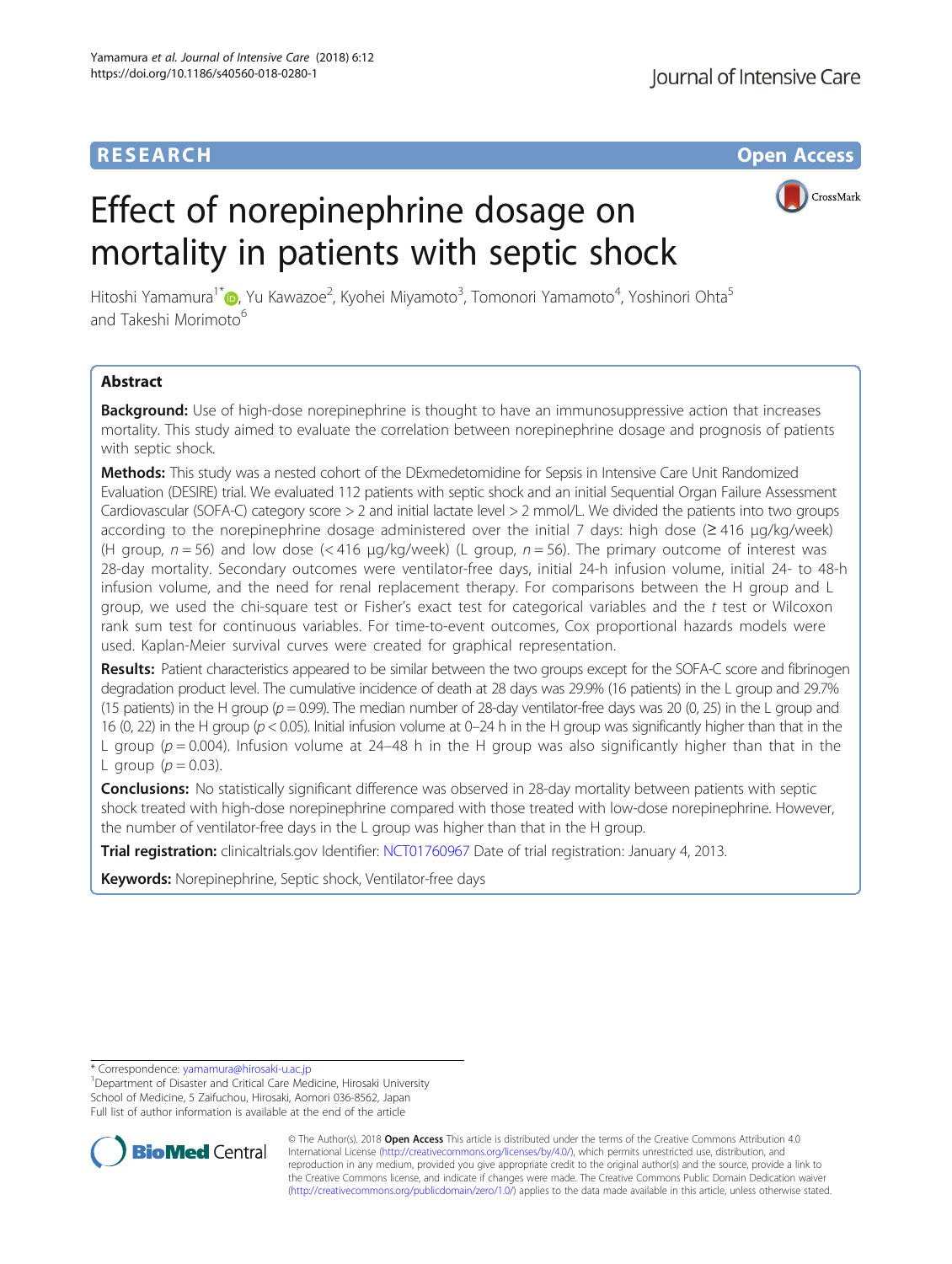## Background

Norepinephrine is the vasopressor of first choice for patients with septic shock [\[1](#page-5-0)]. Norepinephrine recruits unstressed volume through alpha adrenergic effects on venous and arterial vessels and might recruit volume to the macrovasculature. However, norepinephrine is also thought to have an immunosuppressive action that causes a poor prognosis [[2,](#page-5-0) [3](#page-5-0)]. Previous reports showed that norepinephrine dosage was associated with intensive care unit (ICU) mortality, with an especially high mortality rate at doses above 1  $\mu$ g/kg per min [[2\]](#page-5-0). From this previous study, the high-dose usage of norepinephrine was thought to cause high mortality in patients with sepsis. As another problem, in the treatment strategy of septic shock, it is important to include early recognition, fluid resuscitation, and maintenance of the blood pressure. However, if massive fluid resuscitation is required, this can cause pulmonary edema and prolonged the number of ventilator days. In this study, we aimed to evaluate the correlation between norepinephrine dosage and prognosis and the number of ventilator-free days (VFD) of patients with septic shock.

## **Methods**

## Patient selection

The DExmedetomidine for Sepsis in Intensive Care Unit Randomized Evaluation (DESIRE) trial was conducted from February 2013 to January 2016 [\[4](#page-5-0)]. This trial was a multicenter, randomized, controlled trial that enrolled 201 adult patients with sepsis undergoing ventilation. It was designed to assess the effects of a sedation strategy with dexmedetomidine compared with that without dexmedetomidine. The results of this trial in the 201 patients showed that treatment with dexmedetomidine vs that without dexmedetomidine did not significantly reduce the number of VFD (20 vs 18 days) or 28-day mortality (23 vs 31%, hazard ratio 0.69). This subanalysis of the 201 randomized patients included those with septic shock. Septic shock was defined as a Sequential Organ Failure Assessment (SOFA) score > 2 for the cardiovascular category and a lactate level > 2 mmol/L at randomization. We enrolled 112 patients and divided the patients into two groups according to the total dosage of norepinephrine administered over the initial 7 days: low dose  $\left(\frac{416 \text{ µg}}{\text{kg}}\right)$  (L group,  $n = 56$ ) and high dose  $(\geq 416 \text{ µg/kg/week})$  (H group,  $n = 56$ ) (Fig. 1).

## Treatment protocol

The treatment protocol for sepsis was based on the Guidelines for the Management of Sepsis [[1\]](#page-5-0). In the resuscitation from septic shock-induced hypoperfusion, we initially administered an adequate amount of crystalloid on admission to maintain a mean arterial pressure of 65 mmHg, central venous pressure of 8–12 mmHg, and urinary output of  $> 0.5$  mL/kg/h. Following fluid resuscitation, if the blood pressure could not be maintained, we used norepinephrine or vasopressin as the vasopressor.

#### **Measurements**

We collected data on the initial serum lactate level, SOFA score, and Acute Physiology and Chronic Health Evaluation II (APACHE II) score at randomization. White blood cell (WBC) count, levels of fibrinogen, D-dimer, fibrinogen degradation products (FDP), C-reactive protein (CRP), and procalcitonin (PCT) and norepinephrine dosage were assessed. Infusion volume was assessed on the first and second days, and the dosages of other vasopressors were assessed on the first 7 days after randomization.

The primary outcome of interest was 28-day mortality. For other outcomes, patients were followed in the hospital

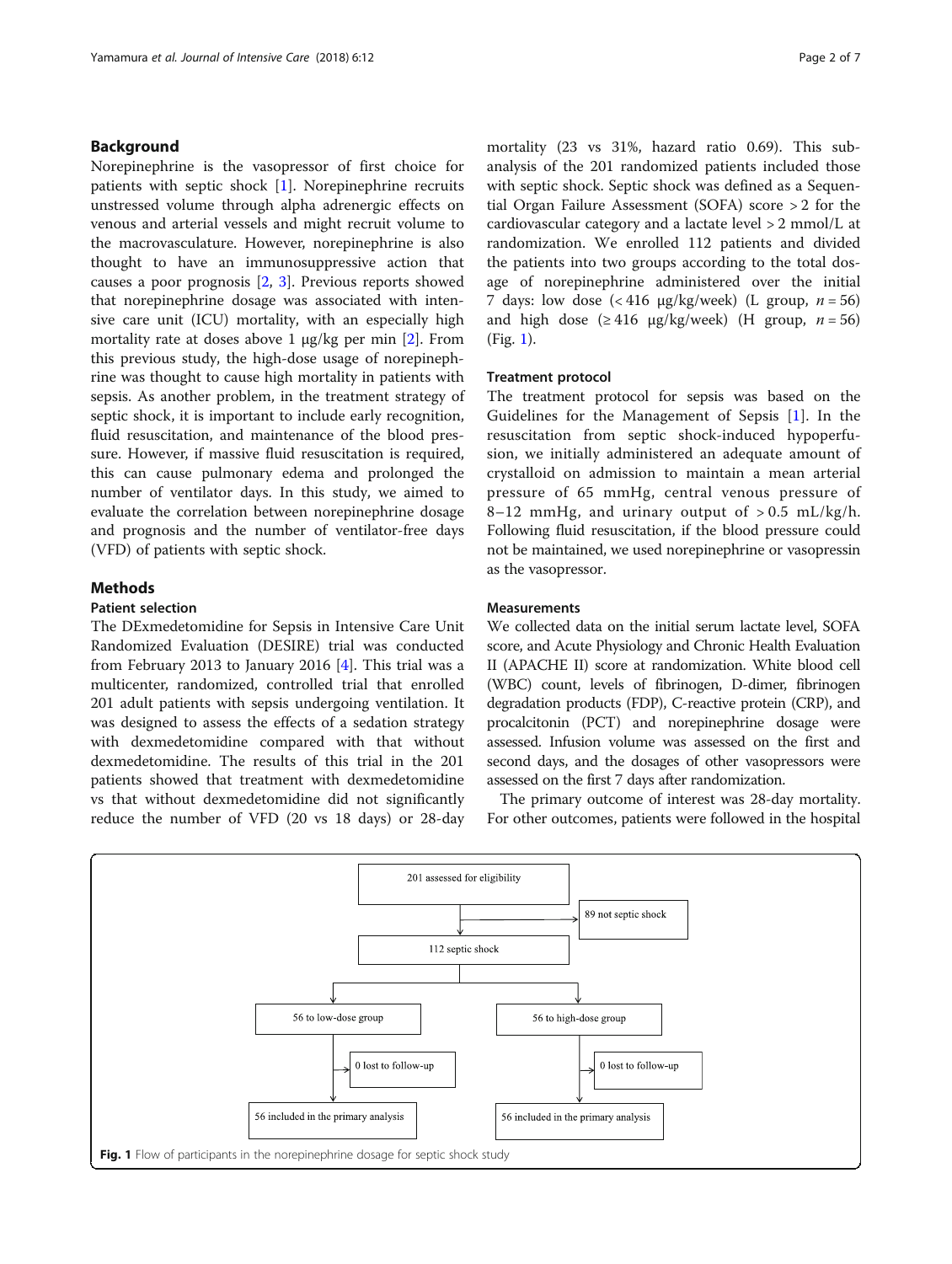from enrollment for 28 days or until discharge or death if earlier. Secondary outcomes included the number of VFD, defined as the number of days without use of a ventilator during the 28-day study period, initial 24-h infusion volume, initial 24- to 48-h infusion volume, and the need for renal replacement therapy including continuous renal replacement therapy and hemodialysis.

## Statistical analysis

Continuous variables are presented as the mean ± standard deviation (SD) or the median and interquartile range (IQR). Categorical variables are presented as numbers and percentages (%). For comparisons between the H group and L group, we used the chi-square test or Fisher's exact test for categorical variables and the  $t$  test or Wilcoxon rank sum test for continuous variables.

For time-to-event outcomes (time to ICU discharged death), Cox proportional hazards models were used. Kaplan-Meier survival curves were created for graphical representation of these time-to-event outcomes. When examining 28-day mortality, patients were censored at the time of last contact while alive or at 28 days from enrollment, whichever came first. Censoring for hospital discharge analyses occurred at the time of death or, rarely, at study withdrawal. To account for any effect of site and for baseline imbalances, a Cox proportional hazards regression model was used with patients nested within site, and site treated as a random effect with the following covariates included in the model: APACHE II score > 23, age > 65, emergency operation, infection site is lung, and treated with dexmedetomidine. A two-sided  $p$  value of  $<0.05$  was considered statistically significant, and all analyses were performed using JMP Pro software (version 12.2; SAS Institute Inc., Cary, NC, USA).

## Results

Patient characteristics appeared to be similar between the two groups except for the Sequential Organ Failure Assessment Cardiovascular (SOFA-C) score and FDP level (Table [1\)](#page-3-0). In the H group, use of another vasopressor, such as dobutamine, and total vasopressin dosage within 7 days were significantly higher than those in the L group. Causes of sepsis were lung ( $n = 29$ ), abdomen  $(n = 52)$ , and others  $(n = 31)$ .

As the primary outcome, the cumulative incidence of death at 28 days was not significantly different between the two groups: 29.9% (16 patients) in the L group and [2](#page-4-0)9.7% (15 patients) in the H group ( $p = 0.99$ ) (Fig. 2). The analysis adjusted for infusion volume over the first 24 h also did not show a significant difference  $(p = 0.38)$ . The median 28-day VFD in the L group was significantly higher than that in the H group (20 [0, 25] vs 16 [0, 20] days:  $p < 0.05$ ) (Fig. [3\)](#page-4-0). Using the Cox proportional hazards model to adjust for all five of the covariates,

VFD was incorporated into the model, with similar results compared with the primary analysis. The dose of norepinephrine used was significantly different between the two groups on each of the first 7 days. Especially, the highest dose of norepinephrine administered was in the H group on day 2 at 3[4](#page-4-0)5.1 (170.9)  $\mu$ g/kg (Fig. 4).

Initial infusion volume at 0–24 h in the H group was significantly higher than that in the L group (7829 [5689, 10,676] vs 5544 [3985, 8000] mL,  $p = 0.004$ ). Infusion volume at 24–48 h in the H group was also significantly higher than that in the L group (3530 [2382, 4612] vs 2689 [1962, 3916] mL,  $p = 0.03$ ). Within the first 3 days after admission, 7 patients died in the H group and 9 patients died in the L group. The cumulative incidences of death at 28 days except for the patients with death within 3 days were not significantly different between the two groups: 32.8% in the L group and 28.4% in the H group ( $p = 0.39$ ). Renal replacement therapy was performed in 32 patients in the H group and in 18 patients in the L group.

## **Discussion**

Septic shock is defined as a subset of sepsis in which underlying abnormalities of circulatory and cellular metabolism are profound enough to substantially increase mortality [\[5](#page-5-0)]. Norepinephrine is the vasoactive agent of first choice for patients with septic shock after adequate volume resuscitation [\[1](#page-5-0)]. Our results showed that the dosage of norepinephrine did not affect the mortality of patients with septic shock, but the number of VFD was lower in the H group. The reason for the difference in the number of VFD between the two groups was that the infusion volume in the H group was significantly higher than that in the L group. Massive infusion volumes can bring about pulmonary dysfunction and cardiovascular failure. Generally, such conditions require ventilator support. Thus, we thought that the factors contributing to the lower number of VFD in the H group were the unstable circulatory status and massive infusion volume administered. A previous report showed that a norepinephrine dosage of 1 μg/kg per minute was associated with an ICU death rate of 90% and suggested that a dosage of norepinephrine greater than 1 μg/kg per minute is an independent factor associated with mortality in patients with septic shock [\[2](#page-5-0)]. However, the study by Martin and colleagues had a few problems related to fluid treatment for septic shock. The non-survivors group did not receive the same resuscitation infusion volume as the survivors group. Crystalloid was 1.0 L (0.0–2.5) in the 168 survivors vs 1.0 L (0.0– 2.0) in the 156 non-survivors, and cumulative fluid administration was 1.5 L (0.9–3.0) in the 168 survivors vs 1.0 L (0.5–2.0) in the 156 non-survivors [[2\]](#page-5-0). These results indicate that the non-survivors were not infused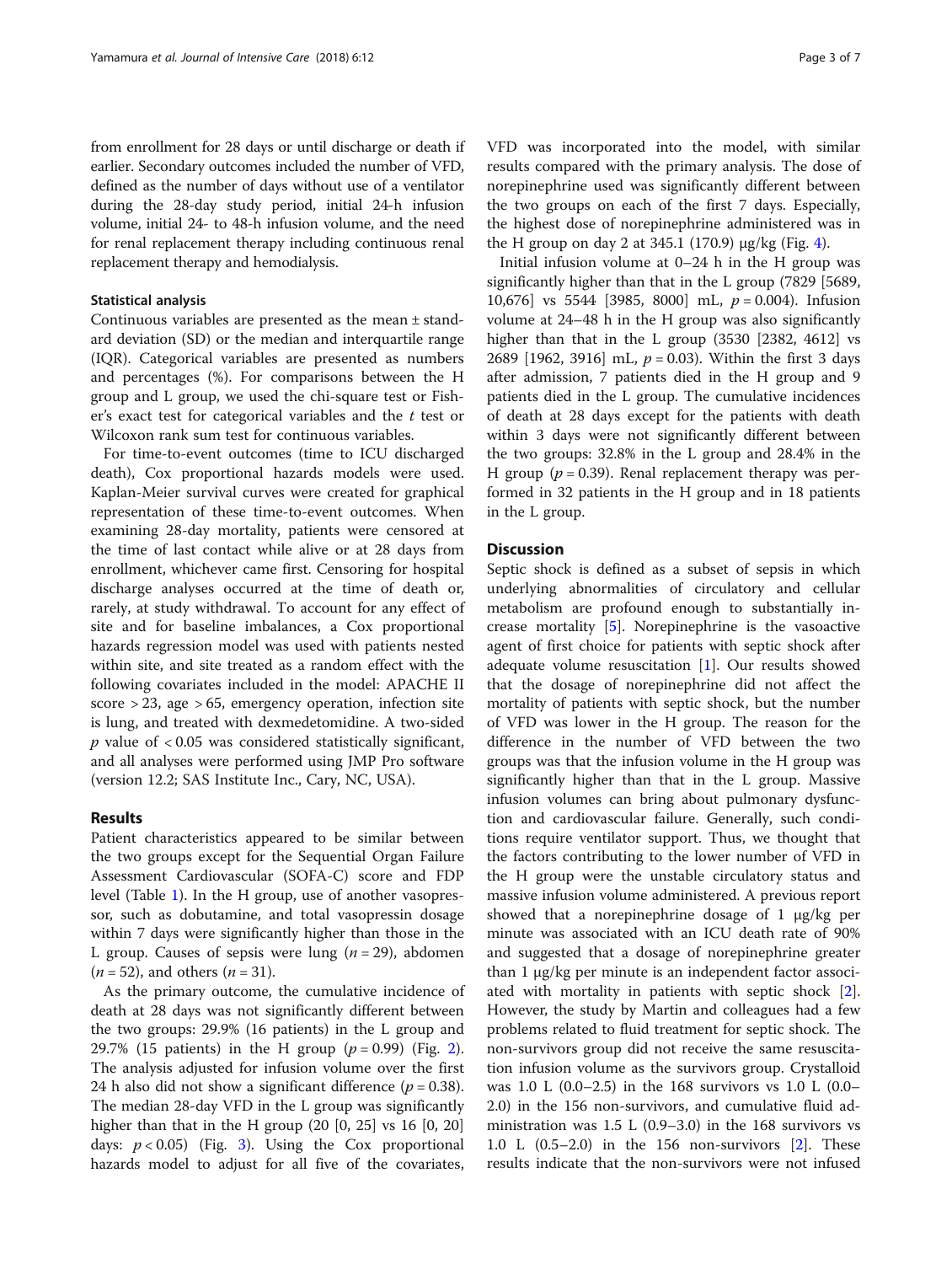#### <span id="page-3-0"></span>Table 1 Patient characteristics

|                                 | L group<br>$(n = 56)$ | H group<br>$(n = 56)$   | $p$ value |
|---------------------------------|-----------------------|-------------------------|-----------|
| Age, years                      | $70.8 \pm 13.4$       | $70.5 \pm 14.4$         | 0.92      |
| Male sex, $n$ (%)               | 33 (58)               | 36(64)                  | 0.56      |
| Body weight, kg                 | $53.9 \pm 11.2$       | $54.7 \pm 11.9$         | 0.72      |
| COPD (%)                        | 4(7.1)                | 3(5.3)                  | 0.70      |
| Soft tissue infection (%)       | 4(7.1)                | 4(7.1)                  | 1.00      |
| Emergency surgery (%)           | 28 (50.1)             | 23 (41.1)               | 0.34      |
| Site of infection (%)           |                       |                         |           |
| Lung                            | 16 (29)               | 13(23)                  |           |
| Abdomen                         | 29 (52)               | 23 (41)                 |           |
| Urinary tract                   | 4(7)                  | 8(14)                   |           |
| Skin and soft tissue            | 1(2)                  | 6(11)                   |           |
| Others                          | 6(11)                 | 6(11)                   |           |
| <b>APACHE II score</b>          | 25 (19, 33)           | 25 (20, 30)             | 0.89      |
| SOFA score                      | 10(8, 12)             | 10(8, 12)               | 0.63      |
| SOFA-R score                    | 2(1, 3)               | 2(1, 3)                 | 0.65      |
| SOFA-P score                    | 0.5(0, 2)             | 1(0, 2)                 | 0.23      |
| SOFA-L score                    | 0(0, 1)               | 0(0, 1)                 | 0.65      |
| SOFA-C score                    | 3(3, 4)               | 4(3, 4)                 | 0.007     |
| SOFA-N score                    | 0(0, 3)               | 1(0, 2)                 | 0.63      |
| SOFA-K score                    | 1.5(0, 3)             | 1(0, 2)                 | 0.34      |
| Systolic BP, mmHg               | 109 (26)              | 105 (28)                | 0.31      |
| Mean BP, mmHq                   | 73 (16)               | 72 (18)                 | 0.75      |
| Lactate level, mmol/L           | $4.5$ $(3.0, 7.8)$    | $4.4$ $(3.6, 6.6)$      | 0.94      |
| Urine output, mL/day            | 1240 (298, 2302)      | 1279 (378, 2566)        | 0.84      |
| WBC, mm <sup>3</sup>            | 8500 (4500, 14,109)   | 5000 (2250, 13,930)     | 0.18      |
| FDP, µg/dL                      | 15.8 (7.5, 28.0)      | 23.6 (10.5, 52)         | 0.02      |
| Fibrinogen, mg/dL               | 337 (243, 532)        | 403 (271, 583)          | 0.26      |
| CRP, mg/dL                      | 11.9 (5.2, 24.4)      | 16.1 (5.4, 27.3)        | 0.76      |
| PCT, ng/mL                      | 29.3 (3.2, 81.5)      | 40.0 (12.9, 100)        | 0.11      |
| Catecholamine                   |                       |                         |           |
| Total dopamine dosage (µg/kg)   | 15,727 (6180, 36,150) | 28,532 (12,321, 43,407) | 0.15      |
| Total dobutamine dosage (µg/kg) | 6191 (3652, 14,796)   | 23,051 (13,931, 35,760) | 0.003     |
| Total vasopressin dosage (IU)   | $9.8$ (5.1, 15.4)     | 30.2 (12, 54.2)         | 0.05      |
| Hospital length of stays, days  | 29 (31)               | 33 (29)                 | 0.12      |
| Renal replacement therapy (%)   | 18 (32)               | 32 (57)                 | 0.008     |

Data are shown as mean  $\pm$  SD, number of subjects (%), or median (IQR), as appropriate

SD standard deviation, COPD chronic obstructive pulmonary disease, IQR interquartile range, APACHE II Acute Physiology and Chronic Health Evaluation II, SOFA Sequential Organ Failure Assessment, SOFA-R Sequential Organ Failure Assessment Respiration score, SOFA-P Sequential Organ Failure Assessment Coagulation score, SOFA-L Sequential Organ Failure Assessment Liver score, SOFA-C Sequential Organ Failure Assessment Cardiovascular score, SOFA-N Sequential Organ Failure Assessment Central nervous system score, SOFA-K Sequential Organ Failure Assessment Renal score, BP blood pressure, WBC white blood cell, FDP fibrinogen degradation products, CRP C-reactive protein, PCT procalcitonin

with an adequate amount of resuscitation volume in the initial period.

In our study, the H group received an adequate amount of resuscitation fluid compared with the L group over the initial 24 h and at 48 h. The most important

treatment strategy for patients with septic shock is initial fluid resuscitation and maintenance of the blood pressure. If patients with septic shock receive adequate infusion of fluid volume, the dose of norepinephrine may not be related to patient prognosis.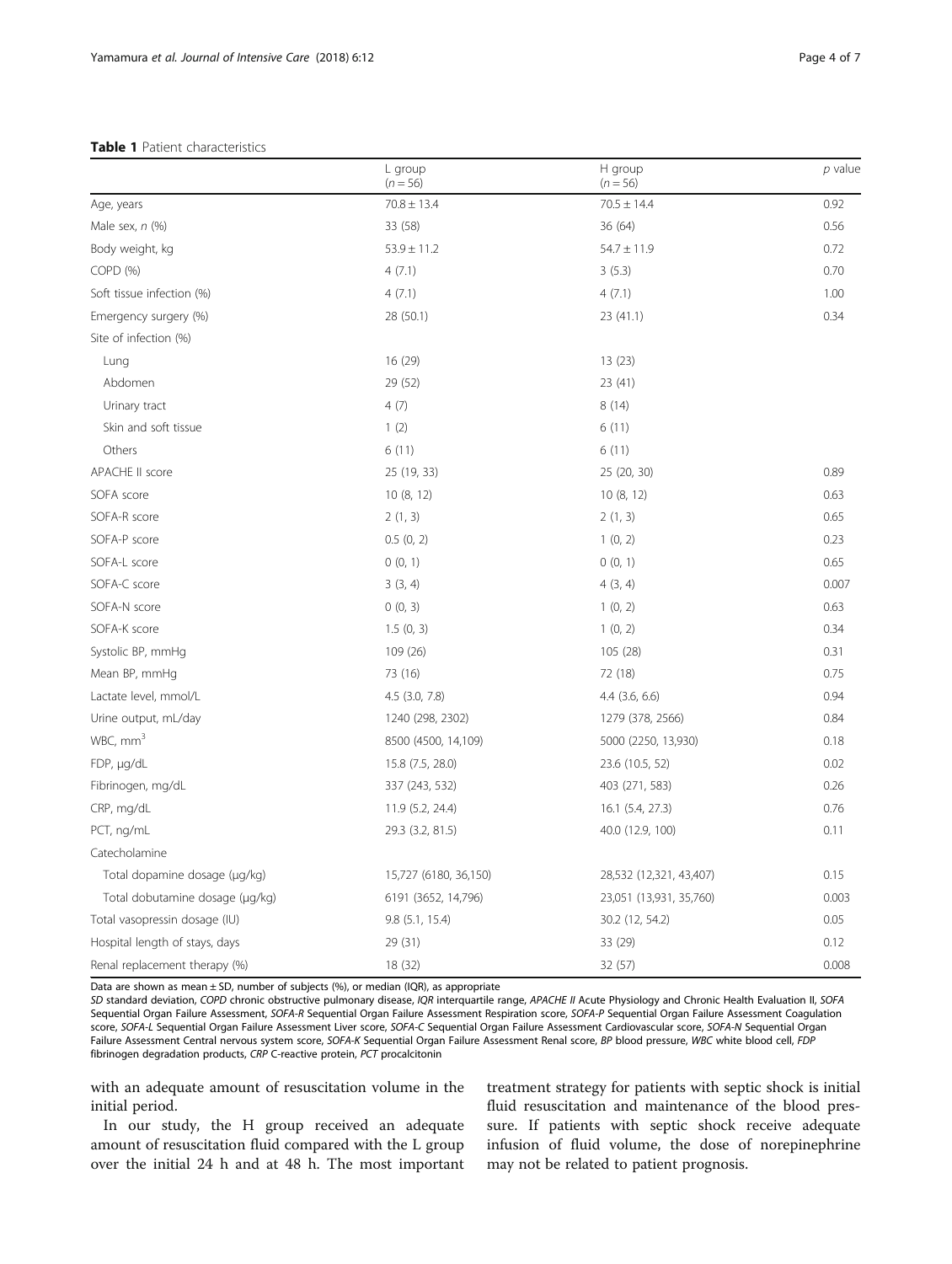

<span id="page-4-0"></span>

In previous in vitro and animal studies, norepinephrine was shown to exert multiple anti-inflammatory actions [[6,](#page-5-0) [7](#page-5-0)]. Exogenous norepinephrine infused into the portal vein of rats resulted in elevation of serum levels of IL-10 and IL-1 beta [[8,](#page-5-0) [9\]](#page-5-0). Another study showed neutrophils incubated with norepinephrine displayed an immunosuppressive phenotype  $[10-12]$  $[10-12]$  $[10-12]$ . These studies indicate that epinephrine may have antiinflammatory effects. In contrast, clinical studies have not investigated norepinephrine in relation to immunosuppressive reactions. Some studies investigating the correlation of the dosage of norepinephrine with mortality indicated that a high norepinephrine level is associated with high mortality in patients with septic shock [[13\]](#page-6-0). However, no study found any correlation between the dosage of norepinephrine and immunological parameters. The blocking action of endogenous catecholamine with β-blockers has improved the prognosis in patients with sepsis [\[14](#page-6-0), [15\]](#page-6-0) and reduced secondary infection in





pediatric burn patients [[16](#page-6-0)]. These clinical studies suggested that a high catecholamine level may have led to immunoparalysis [[17](#page-6-0), [18](#page-6-0)].

In our study, some alternative vasopressors were also used to treat the patients with septic shock. More dobutamine, vasopressin, and renal replacement therapy were used in the H group than in the L group. However, mortality was not significantly different between the two groups. Our results indicated that renal replacement therapy and total dobutamine dosage also did not affect mortality. We surmise that because of the greater inflammatory action in the H group, the patients did not respond to the epinephrine effect and required the use of vasopressin and another vasopressor to maintain their blood pressure. The patients in a severe condition died earlier, and as a result, the doses of norepinephrine or another vasopressor in these patients might be smaller. We also assessed the incidence of death at 28 days after excluding the patients who died within 3 days. However, there was no significant difference between the two groups, and thus we thought that the early death of some patients had no influence on mortality.

Several adverse effects of catecholamines were reported previously, such as pulmonary edema, bowel ischemia, immunomodulation, increase cellular energy expenditure, and hyperglycemia  $[19-21]$  $[19-21]$  $[19-21]$ . Generally, we believed that a high concentration of catecholamine would increase mortality and worsen patient prognosis. However, our results were contrary to those of previous reports and did not indicate that high norepinephrine usage worsened mortality or caused organ dysfunction such as bowel ischemia and pulmonary edema although we did not measure the actual catecholamine concentration in serum. We think that high-dose norepinephrine may be used safely with no associated complications.

This study has several limitations. First, it was a nested cohort of a randomized control study, and use of a vasopressor other than norepinephrine was not allowed by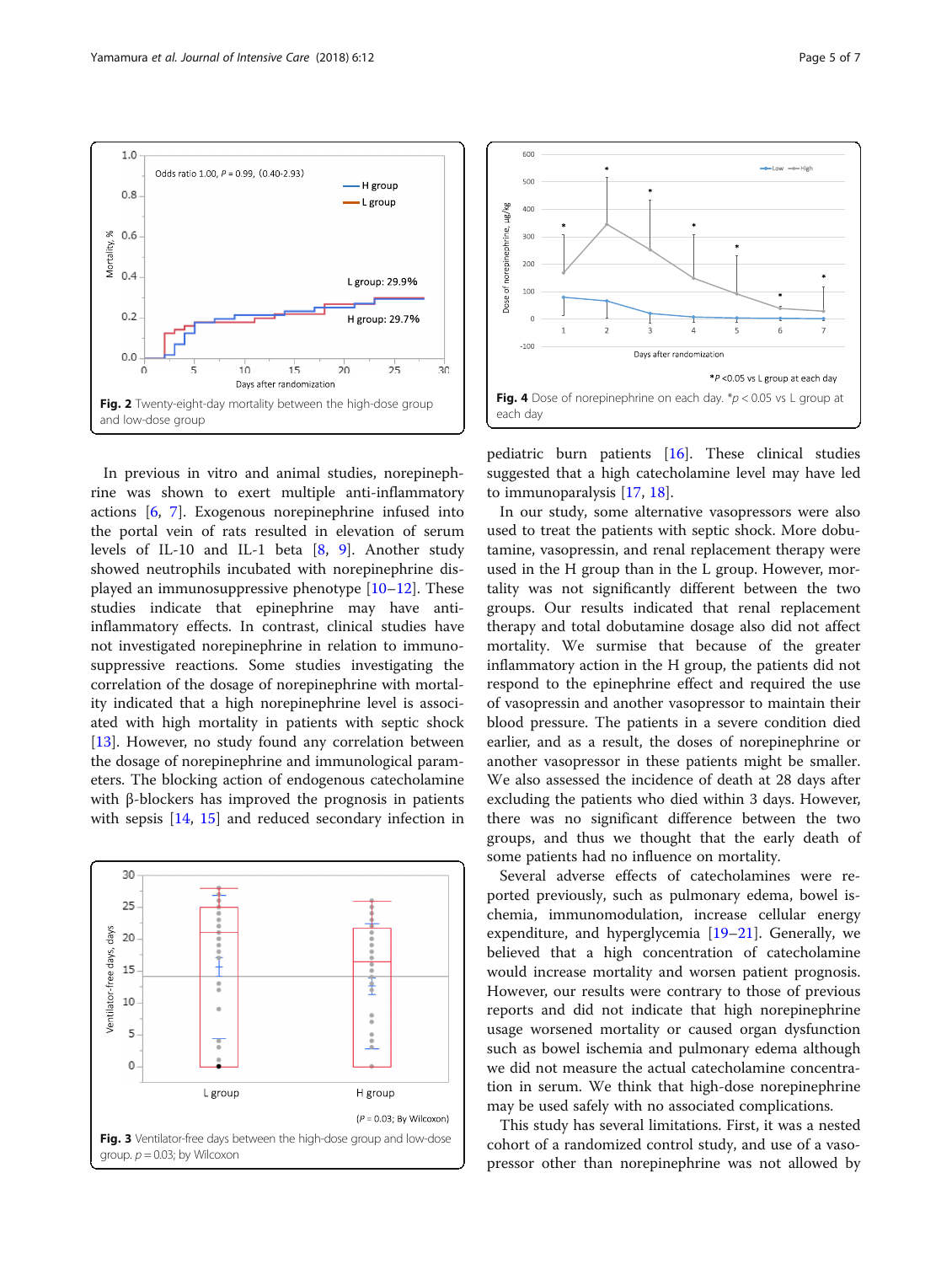<span id="page-5-0"></span>the treatment protocol. Our study concentrated on the use of noradrenaline as the initial vasopressor, and use of another vasopressor was uneven. Second, use of an alternate vasopressor other than norepinephrine was left to each physician's judgment. Third, we cannot determine to what extent the mechanism of norepinephrine contributed to the change in mortality. Also, the duration of shock was similar because there was no significant difference in initial lactate levels and APA-CHE II scores between the two groups. However, the initial SOFA-C score was different. We attribute this difference in SOFA-C score to the catecholamine dosage in the two groups because the initial blood pressure was not different between the groups. The early recognition and treatment of septic shock in our patients may be one factor influencing our results. However, the greater inflammatory action occurring in the H group required a high-dose vasopressor.

## Conclusions

There was no statistically significant difference in 28-day mortality between the patients with septic shock treated with high-dose norepinephrine vs those treated with low-dose norepinephrine. However, the number of VFD was significantly higher in the group treated with lowdose norepinephrine than in the group treated with high-dose norepinephrine.

#### Abbreviations

APACHE II: Acute Physiology and Chronic Health Evaluation II; CRP: C-reactive protein; FDP: Fibrinogen degradation products; ICU: Intensive care unit; IQR: Interquartile range; PCT: Procalcitonin; SD: Standard deviation; SOFA: Sequential Organ Failure Assessment; SOFA-C: Sequential Organ Failure Assessment Cardiovascular; VFD: Ventilator-free days; WBC: White blood cell

#### Acknowledgements

We would like to thank the DESIRE Trial Investigators: Akihiro Fuke, MD (Osaka City General Hospital, Osaka, Japan); Atsunori Hashimoto, MD (Hyogo College of Medicine, Nishinomiya, Japan); Hiroyuki Koami, MD (Saga University Hospital, Saga, Japan); Satoru Beppu, MD (National Hospital Organization Kyoto Medical Center, Kyoto, Japan); Yoichi Katayama, MD (Sapporo Medical University, Sapporo, Japan); and Makoto Itoh, MD (Yamaguchi Grand Medical Center, Yamaguchi, Japan).

#### Funding

The original study was supported in part by a noncontractual research grant to Wakayama Medical University provided by Hospira Japan.

#### Availability of data and materials

The datasets generated during and/or analyzed during the present study are not publicly available owing to currently ongoing research studies, but the data are available from the corresponding author on reasonable request.

#### Authors' contributions

HY made substantial contributions in data acquisition and writing of the manuscript. HY, YO, and TM contributed to the study design, statistical analysis, interpretation of data, and final approval of the manuscript. YK, TY, and KM made equally substantial contributions in data acquisition and reviewing the manuscript. HY critically revised the manuscript for important intellectual content. TM supervised the study. All authors read and approved the final manuscript.

#### Ethics approval and consent to participate

This study was approved by the institutional review boards of Wakayama Medical University and each participating institution. All patients provided necessary consent to participate in this study.

#### Consent for publication

No individual personal data are included in the study. All patients provided necessary consent to participate in this study.

#### Competing interests

Dr. Yamamura reports receipt of lecture fees from Hospira Japan, Nipro, and Asahi Kasei and educational consulting fees from Toray Industries, CSL Behring, Teijin Pharma, and Nihon Pharmaceutical. Dr. Kawazoe reports receipt of lecture fees from Hospira Japan and Pfizer Japan and a scholarship from Hospira Japan. Dr. Miyamoto reports receipt of lecture fees from Becton Dickinson and Pfizer Japan. Dr. Morimoto reports receipt of lecture fees from AbbVie, AstraZeneca, Daiichi-Sankyo, Kowa, Kyorin, Mitsubishi-Tanabe, and Pfizer Japan and consulting fees from Asahi Kasei and Boston Scientific. Dr. Tomonori Yamamoto and Dr.Yoshinori Ohta, have no competing interests. The other authors declare no competing interests.

#### Publisher's Note

Springer Nature remains neutral with regard to jurisdictional claims in published maps and institutional affiliations.

#### Author details

<sup>1</sup>Department of Disaster and Critical Care Medicine, Hirosaki University School of Medicine, 5 Zaifuchou, Hirosaki, Aomori 036-8562, Japan. <sup>2</sup>Division of Emergency and Critical Care Medicine, Tohoku University, Sendai, Japan. <sup>3</sup>Department of Emergency and Critical Care Medicine, Wakayama Medical University, Wakayama, Japan. <sup>4</sup> Department of Trauma and Critical Care Medicine, Osaka City University, Osaka, Japan. <sup>5</sup> Division of General Medicine Hyogo College of Medicine, Nishinomiya, Japan. <sup>6</sup>Department of Clinical Epidemiology, Hyogo College of Medicine, Nishinomiya, Japan.

## Received: 21 December 2017 Accepted: 8 February 2018 Published online: 26 February 2018

#### References

- 1. Rhodes A, Evans LE, Alhazzani W, Levy MM, Antonelli M, Ferrer R, et al. Surviving sepsis campaign: international guidelines for management of sepsis and septic shock: 2016. Intensive Care Med. 2017;43:304–77.
- 2. Martin C, Medam S, Antonini F, Alingrin J, Haddam M, Hammad E, et al. Norepinephrine: not too much, too long. Shock. 2015;44:305–9.
- 3. Stolk RF, van der Poll T, Angus DC, van der Hoeven JG, Pickkers P, Kox M. Potentially inadvertent immunomodulation: norepinephrine use in sepsis. Am J Respir Crit Care Med. 2016;194:550–8.
- 4. Kawazoe Y, Miyamoto K, Morimoto T, Yamamoto T, Fuke A, Hashimoto A, et al. Effect of dexmedetomidine on mortality and ventilator-free days in patients requiring mechanical ventilation with sepsis: a randomized clinical trial. JAMA. 2017;317:1321–8.
- 5. Singer M, Deutschman CS, Seymour CW, Shankar-Hari M, Annane D, Bauer M, et al. The third international consensus definitions for sepsis and septic shock (sepsis-3). JAMA. 2016;315:801–10.
- 6. Lyte M, Freestone PP, Neal CP, Olson BA, Haigh RD, Bayston R, et al. Stimulation of Staphylococcus epidermidis growth and biofilm formation by catecholamine inotropes. Lancet. 2003;361:130–5.
- 7. Lyte M, Bailey MT. Neuroendocrine-bacterial interactions in a neurotoxininduced model of trauma. J Surg Res. 1997;70:195–201.
- 8. Zhou M, Das P, Simms HH, Wang P. Gut-derived norepinephrine plays an important role in up-regulating IL-1beta and IL-10. Biochim Biophys Acta. 2005;1740:446–52.
- 9. Woiciechowsky C, Asadullah K, Nestler D, Eberhardt B, Platzer C, Schoning B, et al. Sympathetic activation triggers systemic interleukin-10 release in immunodepression induced by brain injury. Nat Med. 1998;4:808–13.
- 10. Tsuda Y, Kobayashi M, Herndon DN, Suzuki F. Impairment of the host's antibacterial resistance by norepinephrine activated neutrophils. Burns. 2008;34:460–6.
- 11. Dunser MW, Ruokonen E, Pettila V, Ulmer H, Torgersen C, Schmittinger CA, et al. Association of arterial blood pressure and vasopressor load